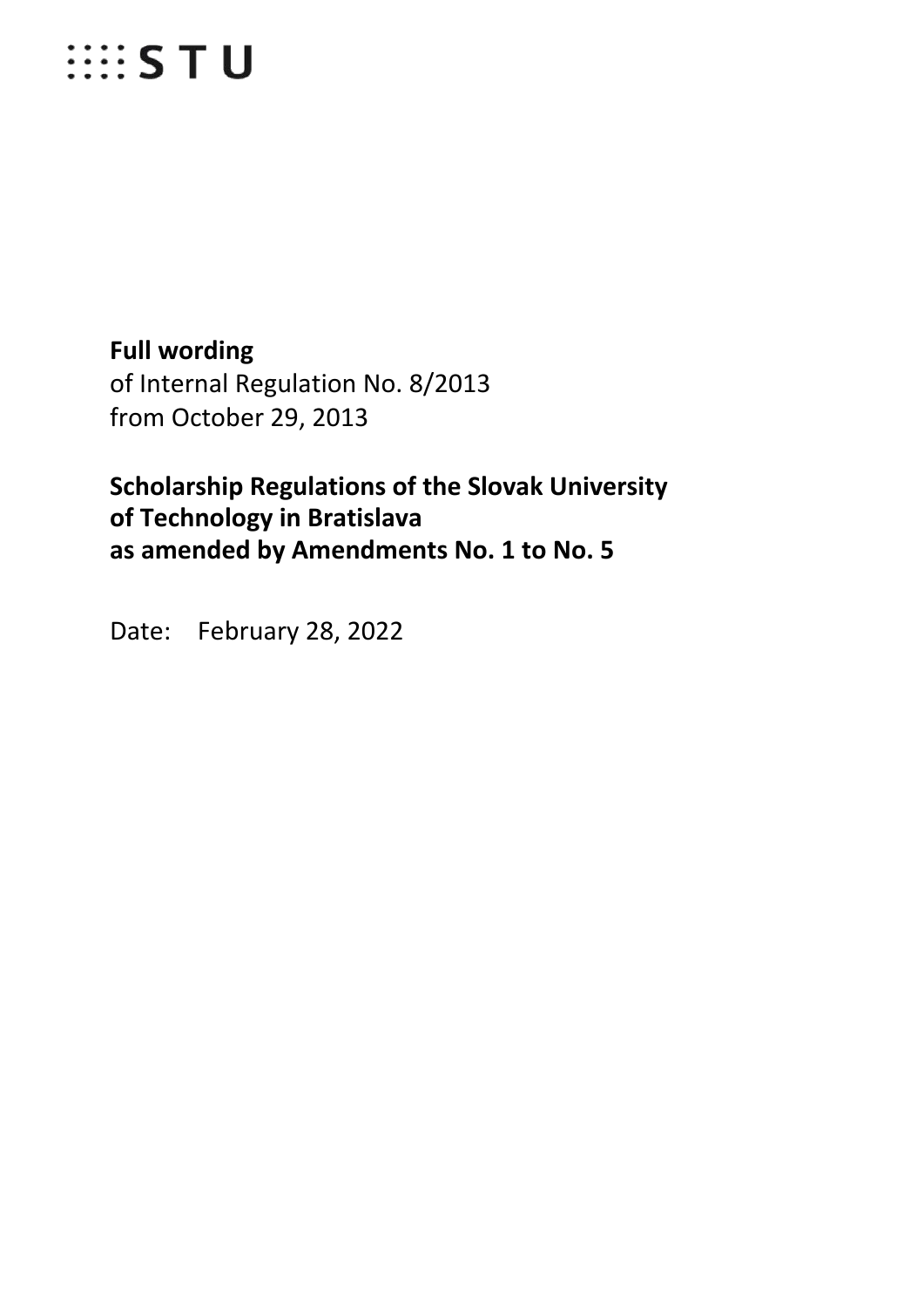

The Rector of the Slovak University of Technology in Bratislava (hereinafter referred to as "STU") after approval of the Amendment No. 5 to the Internal Regulation of STU No. 8/2013 of 29 October 2013 "Scholarship Regulations of the Slovak University of Technology in Bratislava" by the STU Academic Senate on February 28, 2022 pursuant to the Article 13 paragraph 8 of the Scholarship Regulations in conjunction with Article 10 paragraph 3 of the Rector's Directive No. 4/2013-SR dated 03.10.2013 on the Rules for issuing internal regulations at the Slovak University of Technology in Bratislava, issues the following

#### **FULL WORDING**

**of Internal Regulation**

**of the Slovak University of Technology in Bratislava No. 8/2013 of 29 October 2013 as amended by Amendment No. 1 of 24 February 2015, Amendment No. 2 of 21 April 2017, Amendment No. 3 of 24 November 2020, Amendment No. 4 of 31 May 2021, and Amendment No. 5 of February 28, 2022**

#### **SCHOLARSHIP REGULATIONS**

**OF THE SLOVAK UNIVERSITY OF TECHNOLOGY IN BRATISLAVA:**

# **Slovak University of Technology in Bratislava, Vazovova 5, Bratislava**

Bratislava, 29 October 2013 Number: 8/2013

The Academic Senate of the Slovak University of Technology in Bratislava (hereinafter referred to as "STU") in accordance with Section 9 par. 1 letter b) in connection with Section 15 par. 1 letter i) of the Act No. 131/2002 Coll. on Universities and amending certain laws, as amended (hereinafter referred to as the "Act") approved at its meeting on 28 October 2013 the following

# **SCHOLARSHIP REGULATIONS OF THE SLOVAK UNIVERSITY OF TECHNOLOGY IN BRATISLAVA**

# **FIRST PART BASIC PROVISIONS**

# Article 1

(1) The STU Scholarship Regulations (hereinafter "Scholarship Regulations") regulate the conditions for granting and providing scholarships under Section 95 et seq. of the Act, the conditions for the provision of student loans under Section 101, par. 3 of the Act to bachelor's, engineer's, master's and doctoral degree study program students for programs performed at STU, and ways for the establishment and structure of STU scholarshipfunds.

(2) STU provides scholarships to students (hereinafter referred to as "Students") from the following sources (Section 95 of the Act):

- a) from funds provided for this purpose from the state budget;
- b) from its own resources through the scholarship fund of STU.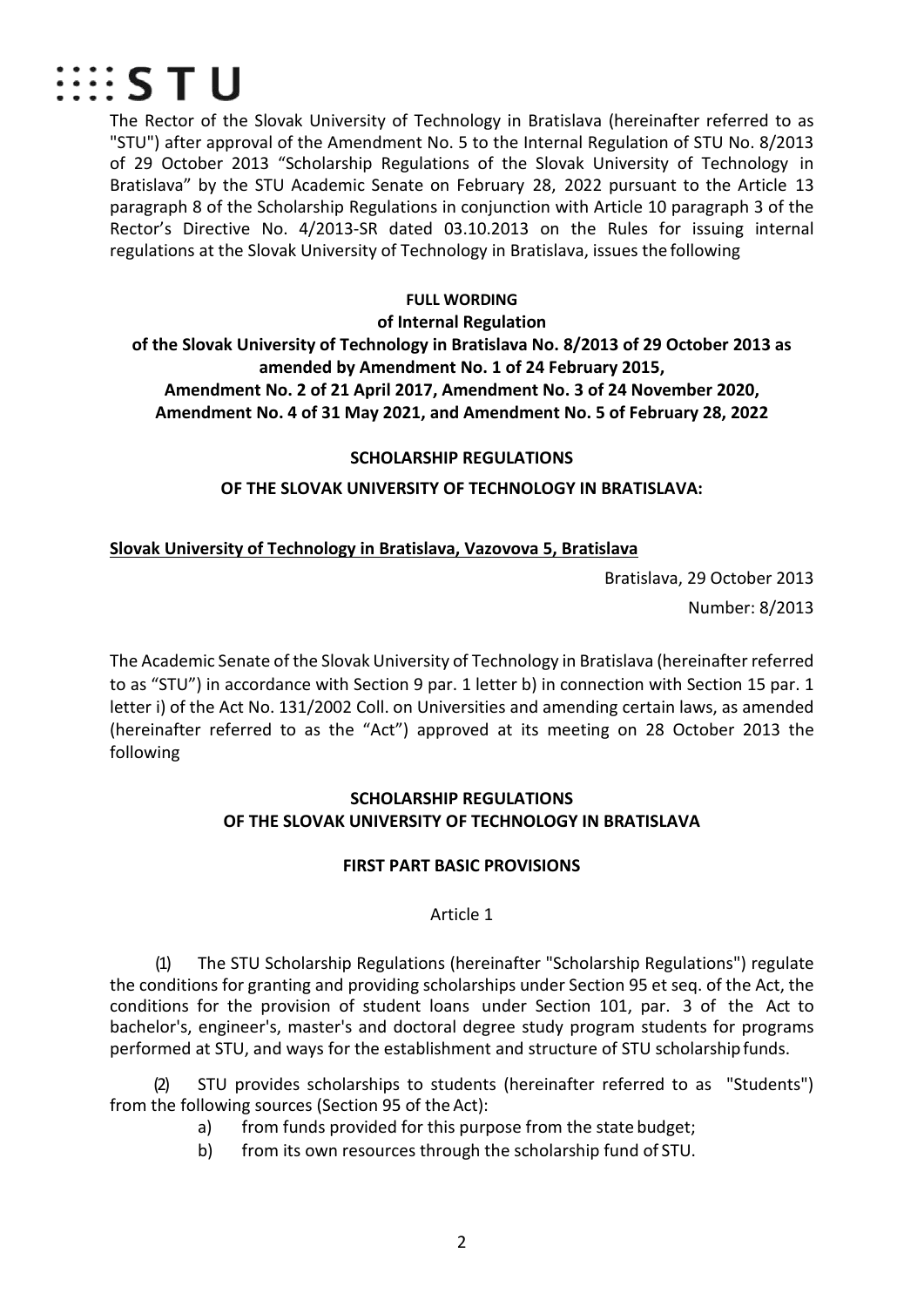# $\mathbb{H}$  is the  $\mathsf{S} \mathsf{T}$  of  $\mathsf{U}$

(3) STU provides students with the following scholarships:

- a) Social scholarships from the state budget pursuant to Section 96 of the Act (Art. 2 of these Scholarship Regulations);
- b) pregnancy scholarships from the state budget pursuant to Section 96b of the Act (Art. 2a of these Scholarship Regulations);
- c) Incentive scholarships from the state budget pursuant to Section 96a of the Act (Art. 3 to 6 of these Scholarship Regulations);
- d) scholarships from STU own resources pursuant to Section 97 of the Act (Art. 7 and 8 of these Scholarship Regulations).

(4) For the purpose of granting and providing scholarships from STU´s own resources as referred to in Articles 7 and 8 below, provisions applicable to students shall also apply to those graduates accordingly who completed their studies not earlier than 90 days ago (Article 7 (1) below).

(5) Scholarships under section 3 of this Article are granted from the scholarship fund of STU. Ways for the establishment and structure of the STU scholarship fund are adjusted in the fourth part of the Scholarship Regulations.

(6) Unless otherwise stated in the Scholarship Regulations, Students may be awarded with a scholarship if they meet the conditions for the award of the scholarship given in this Scholarship Regulations.

(7) The Rector or Dean of the Faculty, depending on the scholarship type, shall decide on awarding of a scholarship pursuant to paragraph 3 of this Article. Any decision on awarding a scholarship shall contain the amount and the due date of the scholarship and the justification for it being awarded. The decision to award a scholarship and the decision to provide or not provide a loan (herafter also "decision") under these Scholarship Regulations is final, and no application for a review against it may be submitted. A decision which has no application for a review available is valid from the day of its issuing. Provisions stated in third and fourth sentences are not applied to decisions of granting or not granting a social scholarship in accordance with Article 2 of this scholarship regulation, and applied provisions to such a scholarship stated in (9) of this Article. All decisions must be made in writing.

(8) Unless provided otherwise herein, provisions about service under Article 50 (4), (5) and (7) of Internal Regulation No. 4/2013 "Study Regulations of the Slovak University of Technology in Bratislava", as amended, shall apply to service of decisions as referred to in paragraph (7) above. This shall be without prejudice to the provisions of Act No. 305/2013 Coll. on Electronic exercising of the scope of powers vested in public authorities, and on amendments and supplements to some acts (The e-Government Act), as amended, governing official electronic communications.

(9) The proceedings and decisions on awarding scholarships and loans under the Scholarship Regulations are not covered by Act No. 71/1967 Coll. on Administrative Proceedings (Administrative Code) as amended. This does not apply for proceedings and decisions on awarding a social scholarship under Art. 2 of these Scholarship Regulations.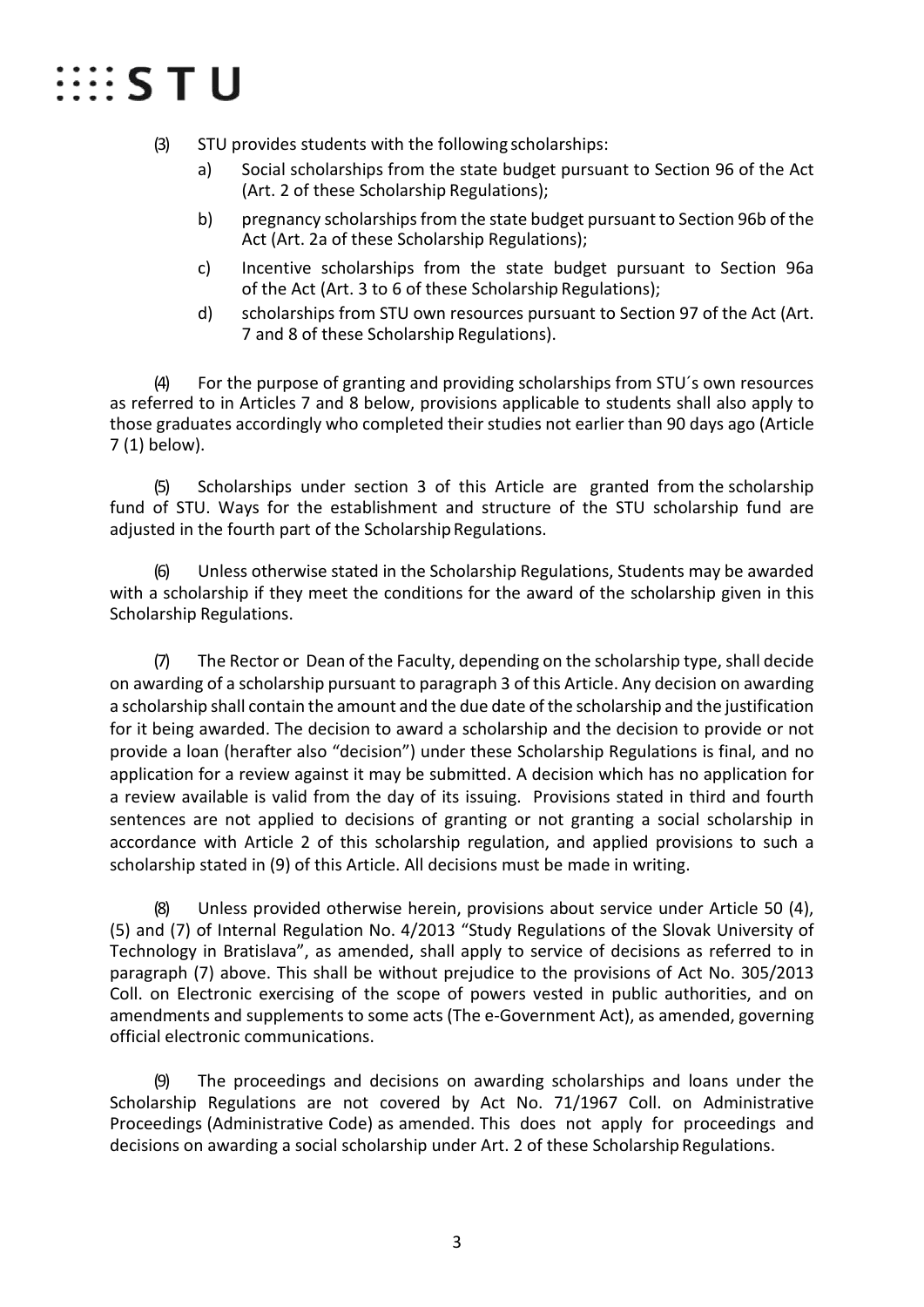

(10) Unless stipulated otherwise, scholarships awarded pursuant to these Scholarship Regulations shall be provided in a cashless form by a wire transfer to a bank account kept in the Slovak Republic while the due date shall be 30 calendar days after the date of validity of a decision on awarding the scholarship according to (7) of this Article. For the purposes specified in this paragraph, the student shall register the number of the bank account where the scholarship is to be sent in the Academic Information System (hereinafter referred to as "AIS") while the student shall be liable for the correctness and timeliness of any data registered in AIS.

(11) For the purposes specified in paragraph (10) above, the student shall register the number of the bank account where the scholarship is to be sent in the Academic Information System (hereinafter referred to as "AIS") while the student shall be liable for the correctness and timeliness of any data registered in AIS.

(12) STU shall be entitled to call on the student to meet the obligations specified in the paragraph 11 of this Article. Should the student fail to meet the obligations even after the call, he/she shall not be awarded or provided the scholarship.

(13) The maturity date and form of provision of social scholarships from the state budget are specified in § 96 par. 8 of the Act.

(14) The payment term and the form of provision of the pregnancy scholarship from the state budget are laid down in Section 96b (8) of the Act and in Article 2a (7) below.

(15) The provisions of Article 8a below shall apply to the provision of company scholarships as referred to in § 97a of the Act.

#### **SECOND PART**

#### **RULES FOR AWARDING AND PROVIDING SCHOLARSHIPS FROM THE STATE BUDGET**

# Article 2 **Social scholarships from the state budget**

Conditions of awarding and providing social scholarships to students and other details are stipulated in § 96 of the Act and in the public statute<sup>[1](#page-3-0)</sup> issued by the Ministry of Education, Science, Research and Sports of the Slovak Republic (hereinafter referred to as the "Ministry").

#### Article 2a

# **Pregnancy scholarships from the state budget**

(1) STU provides pregnancy scholarships to pregnant students with a permanent address in the Slovak Republic who are not entitled to a pregnancy allowance<sup>[2](#page-3-1)</sup> in the period following the start of the 27th week before the expected childbirth date as determined by a doctor. The pregnancy scholarship serves mainly for the purpose of covering higher costs related to the health condition of the student, special material needs and preparation for the birth of the child. Students are lawfully entitled to the pregnancy scholarship.

<span id="page-3-0"></span> <sup>1</sup> Decree of the Ministry of Education of the Slovak Republic No. 102/2006 Coll. on the awarding of social scholarships to university students, as amended.

<span id="page-3-1"></span><sup>2</sup> Section 47a of Act No, 461/2003 Coll. on Social insurance, as amended.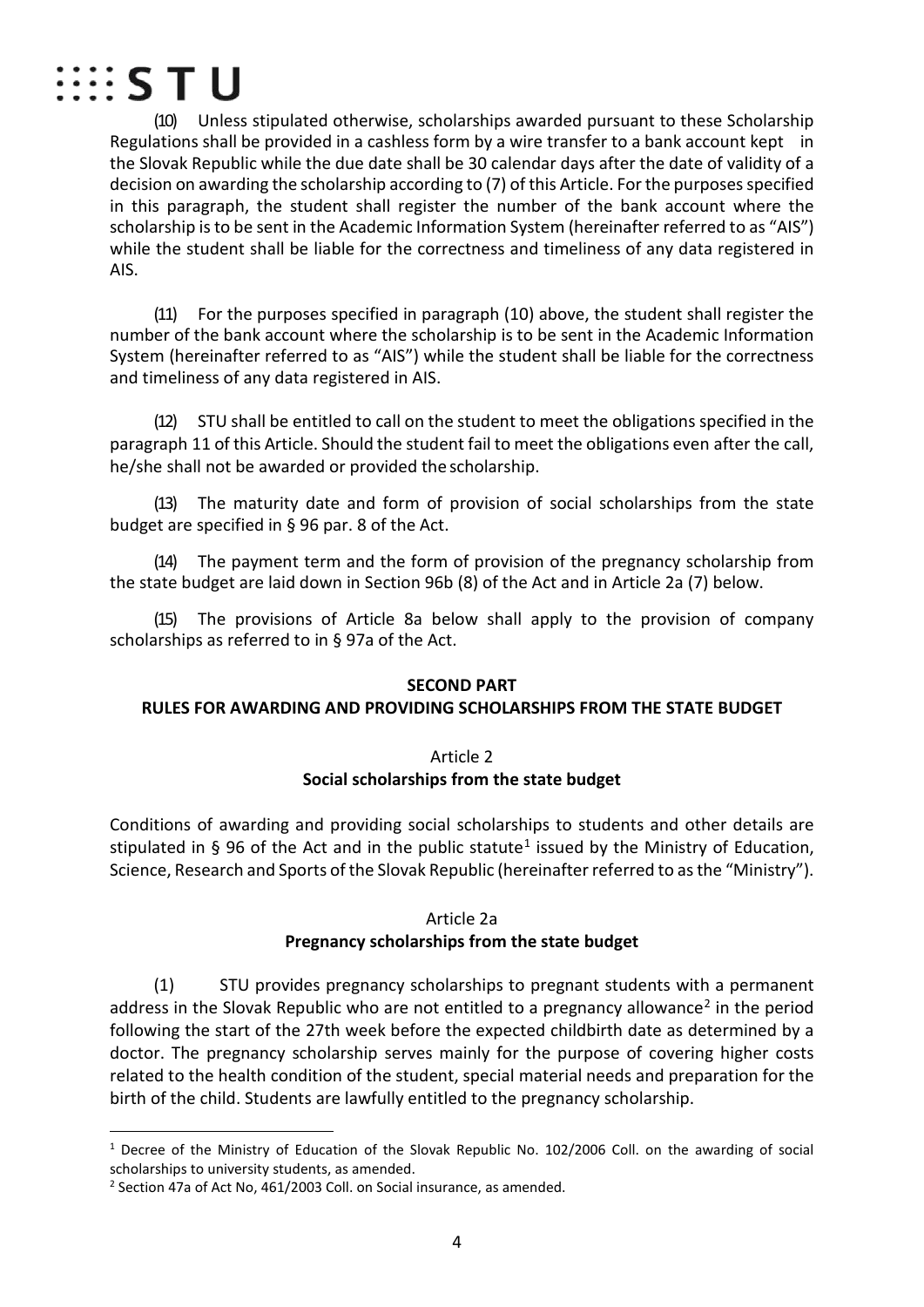

(2) For the purpose of the pregnancy scholarship, ´student´ shall also be understood as a person whose studies were interrupted due to pregnancy.

(3) A pregnancy scholarship shall be granted based on a written request from the student to which medical confirmation shall be attached proving that the 27th week before the expected childbirth date as determined by the doctor has started.

(4) The decision on granting the pregnancy scholarship shall be made by the Rector in accordance with Article 1 (7) above.

(5) The pregnancy scholarship shall be granted from the first day of the calendar month when the request was filed. If conditions for provision of the pregnancy scholarship were met only for a part of the calendar month when the request was delivered, the pregnancy scholarship shall be paid for the whole month. Pregnancy scholarships are granted also for July and August.

(6) The amount of the pregnancy scholarship shall be EUR 200 per month, unless the Government has issued a regulation stipulating a different amount of pregnancy scholarship<sup>3</sup>.

(7) STU shall pay the monthly amount of the pregnancy scholarship not later than on the 10th day of the relevant calendar month to the student´s bank account held in the Slovak Republic, the number of which is registered in AIS in accordance with Article 1 (11) above.

- (8) The entitlement to a pregnancy scholarship shall cease to exist:
	- a) when the student starts to be entitled to a pregnancy allowance;
	- b) upon termination of the pregnancy; or
	- c) upon completion/termination of studies.

(9) A student will notify STU through the relevant study department about the termination of a pregnancy within 10 work days, starting with the day such an occurrence has happened, if the pregnancy way terminated in another manner than birth of the child.

(10) Persons who have been paid both the pregnancy scholarship and a pregnancy allowance for the same period of time shall be obliged to return the provided pregnancy scholarship to STU for the particular period of time.

# Article 3

# **Incentive scholarships from the state budget**

(1) STU may award the following incentive scholarships from the state budget to students:

> a) **in study programs defined in the methodology** under Section 89 par. 8 of the Act (hereinafter referred to as "methodology") based on analyses and forecasts of the labour market (hereinafter referred to as "Incentive Specialization Scholarships"), taking into account the study results of the previous study; in the case of a Student of the bachelor's program of study in the first year of study, the study results of the final year of study at a secondary school will be taken into account [96a par. 1 letter a) of the Act].

<span id="page-4-0"></span><sup>&</sup>lt;sup>3</sup> Section 96b (3) of Act No. 131/2002 Coll. on Higher education institutions, and on amendments and supplements to certain acts, as amended.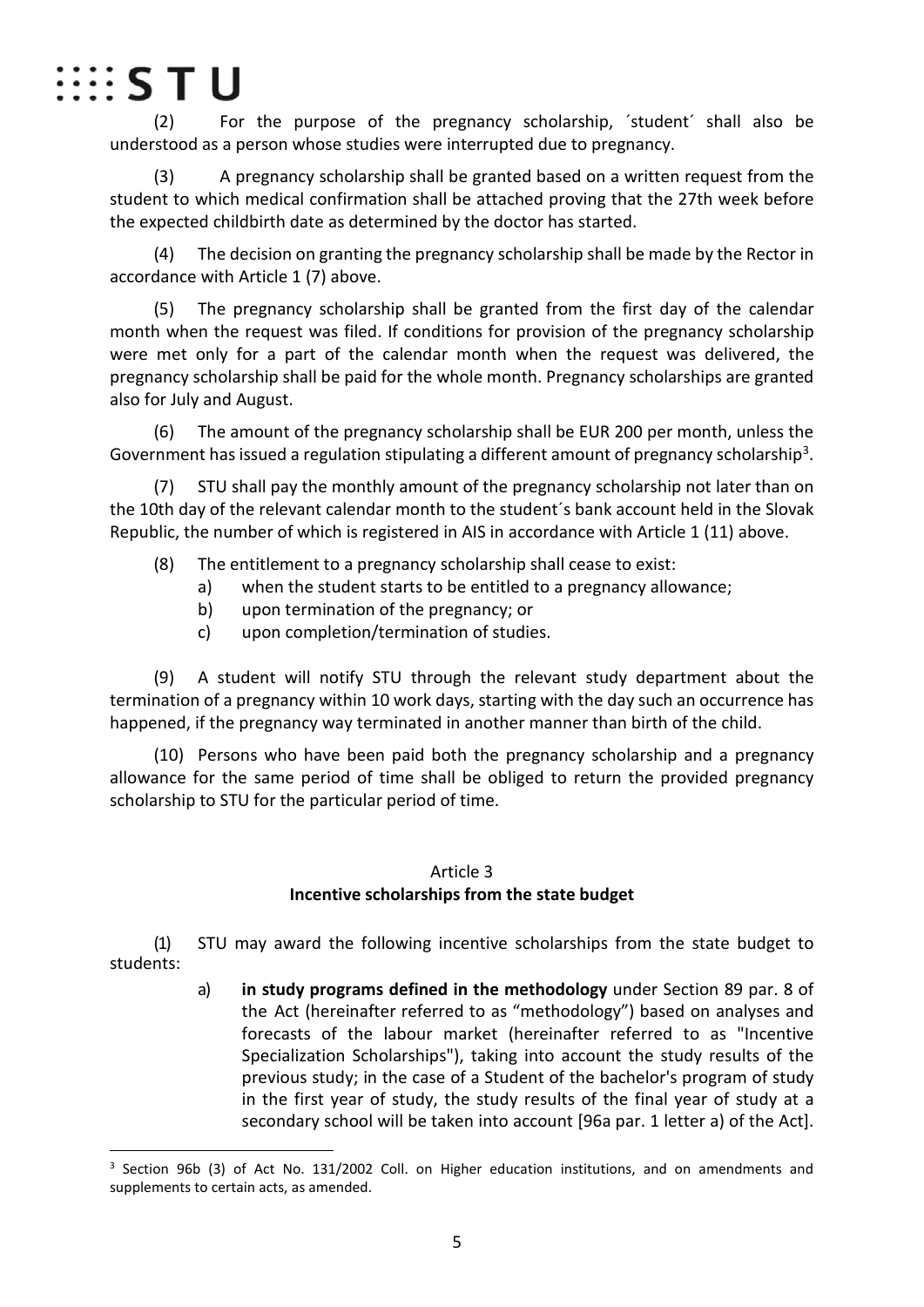

Criteria for awarding Incentive Specialization Scholarships are defined in Art. 4 of these Scholarship Regulations).

b) **for outstanding performance study obligations**, achieving outstanding performance in studies, research, development, artistic or sports activities [96a par. 1 letter b) of the Act].

(2) Incentive scholarship in accordance with par. 1 letter b) of this article can be awarded as follows:

- a) Incentive scholarships for outstanding study results; criteria for awarding incentive scholarship for excellent study results are given in Art. 5 of these Scholarship Regulations;
- b) Incentive scholarships for outstanding results; criteria for awarding incentive scholarship for excellent results are given in Art. 6 of these Scholarship Regulations.

(3) An Incentive Specialization Scholarship pursuant to paragraph (1) (a) of this Article shall not be awarded to more than fifty per cent of students specified by the methodology of the determined study field of the particular Faculty or a different part of STU out of the total number of students studying the particular study field at the particular Faculty or a different part of STU as of 31 October of the current academic year. The number of students and amount of scholarships relative (as a percentile) to the basic amount provided in paragraph (5) of this Article may be differentiated according to the level of higher education, the study field, the study program or the year of study, also with the aim of motivating students more to study in individual study programs. Details shall be specified by the faculties in their own Scholarship Regulations.

(4) Incentive Scholarship under par. 1. letter b) of this article shall be awarded to not more than ten per cent of students of the faculty or other parts of the STU at 31 October of the current academic year. The number of students and the amount of scholarship in the relative rate (in percentage) of the basic amount referred to in Par. 6 of this Article may be differentiated according to the level of university education, according to study programs, or according to the year of study, as well as to increase the motivation of study in individual study programs. Details can be adjusted by faculties in their Scholarship Regulations.

(5) **The basic amount of the incentive specialization scholarship under paragraph (1) (a) of this Article per student applicable for the particular calendar year** is determined from the scholarship fund (Article 11 (4) below) from a part of the state budget funds allocated for the particular calendar year for fifty per cent of the number of students studying the specialization defined by the methodology out of the total number of students studying the particular specialization as of 31 October of the academic year finishing in the calendar year for which the state budget funds have been allocated. The basic amount of the incentive specialization scholarship under paragraph (1) (a) of this Article is rounded up to the nearest ten Euros, and the amount calculated in this way shall be disclosed by a person authorized by the Rector on the STU website after the state budget funds have been allocated.

(6) **The basic amount of the incentive scholarship under paragraph (1) (b) of this Article per student applicable for the particular calendar year** is determined from the scholarship fund (Article 11 (5) below) from a part of the state budget funds allocated for the particular calendar year for ten per cent of students out of the total number of all students as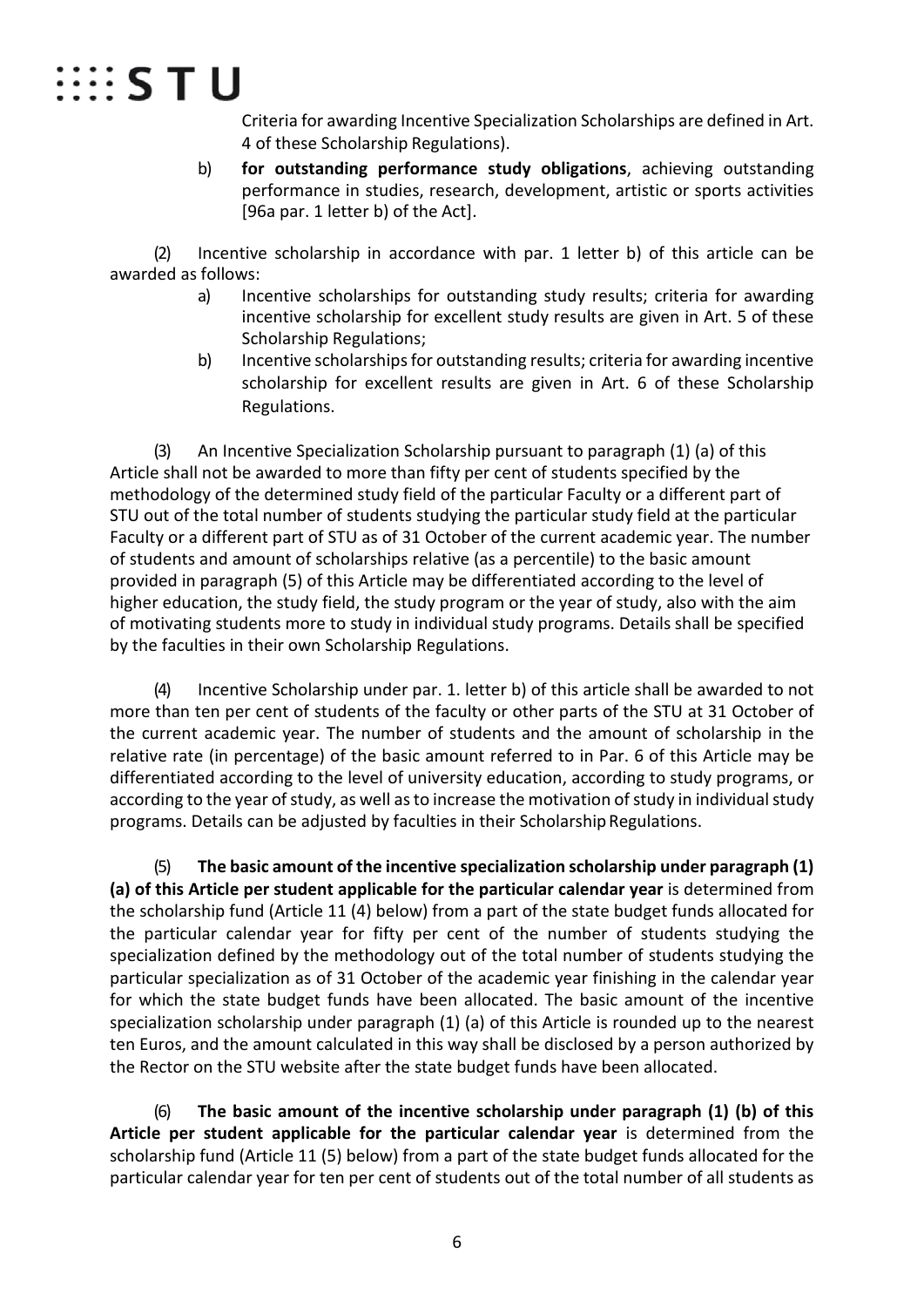

of 31 October of the academic year finishing in the calendar year for which the state budget funds have been allocated. The basic amount of the incentive scholarship under paragraph (1) (b) of this Article is rounded up to the nearest ten Euros, and the amount calculated in this way shall be disclosed by a person authorized by the Rector on the STU website after the state budget funds have been allocated.

#### Article 4 **Criteria for awarding Incentive Specialization Scholarships**

(1) Incentive Specialization Scholarships are awarded to Students of the faculty or other parts of STU under par. 2, 3, 4 and 7 of this article studying specializations designed by the methodology, taking study results **during their previous studying** intoaccount.

(2) **Students of bachelor´s study programs in the first year of study** may be awarded Incentive Specialization Scholarship while their academic performance from the last school year of studies at their secondary school shall be taken into consideration, whereas a faculty establishes other facts in its own Scholarship Regulations to be decisive for assessment of a claim to be awarded Incentive Specialization Scholarship.

(3) **Students of engineer´s, master´s or doctoral study programs in the first year of study** may be awarded Incentive Specialization Scholarship while their academic performance in their previous studies (weighed average of academic performance for all previous studies) shall be taken into consideration. The provisions of the first sentence of this paragraph shall not apply to students of engineer´s, master´s or doctoral study programs studying in the first yearthereof subsequent to having changed the study program within STU, where students were enrolled in the next year of study in the initial study program. Consideration shall be given for the purpose of awarding the Incentive Specialization Scholarship to students referred to in the second sentence of this paragraph, to such study in the initial study programs, proceeding either pursuant to Par. 4 of this Article or, in the case of students in doctoral study programs, pursuant to Par. 7 of thisArticle.

(4) **Students of bachelor´s, engineer´s or master´s study programs in the following years of studies** may be awarded Incentive Specialization Scholarship while their academic performance from the previous **academic year** of study shall be taken into consideration, unless the student exceeded the standard length of studies of the study program in the previous academic year (§ 52 and 53 of the Act) and unless his/her studies were suspended for a period longer than 30 calendar days.

(5) Students of bachelor's, engineer's or master's study programs meeting the conditions under par. 4 of this article are put into the ranking list based on their weighted Grade Point Average (the "wGPA"), as stated in Art. 16 of the STU Scholarship Regulations, in ascending order - from the lowest wGPA to the highestwGPA.

- (6) In the case of equality of wGPA, other criteria will be considered:
	- a) quality of study results achieved in compulsory subjects in accordance with paragraph 4 of this article;
	- b) other facts relevant for assessing the quality of performance of study duties as defined by the faculty in their Scholarship Regulations.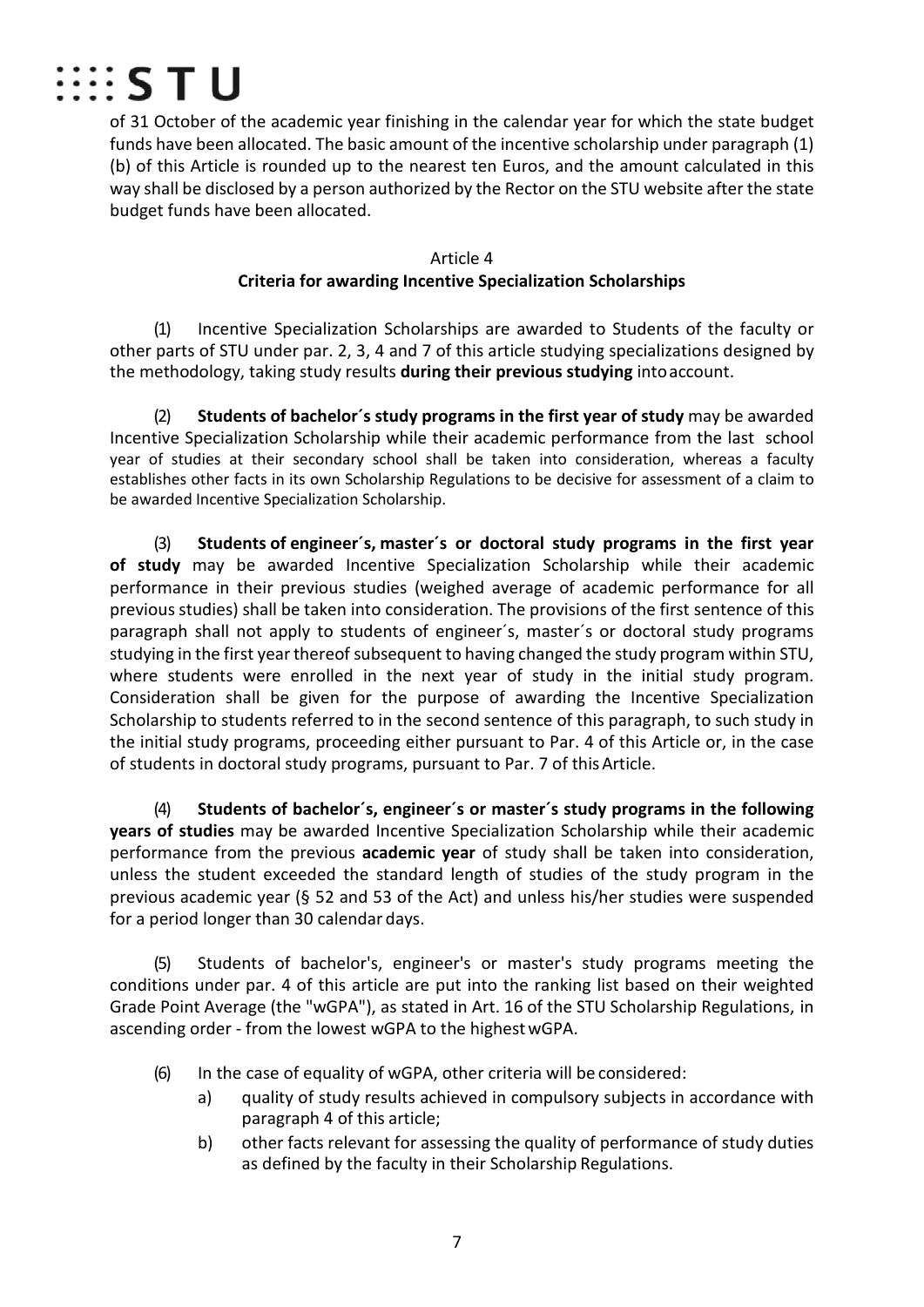

(7) **Students of doctoral study programs in the following years of studies** may be awarded Incentive Specialization Scholarship while their academic performance from the previous **academic year** of study shall be taken into consideration, unless the student exceeded the standard length of studies of the study program in the previous academic year (§54 of the Act) and unless his/her studies were suspended for a period longer than 30 calendar days.

(8) Students of doctoral degree study programs who meet the conditions under paragraph 7 of this article shall be ranked according to the quality of their results in the scientific part of their study, especially the quality of their publication activities. In the case of a comparable level of publication activities, the performance in other tasks set out in individual study plans is considered. Details will be specified by the faculty in their Scholarship Regulations.

(9) The amount of the Incentive Specialization Scholarship shall not exceed a triplethe basic amount of the Incentive Specialization Scholarship under Art. 3 paragraph 5 of these Scholarship Regulations.

(10) The Incentive Specialization Scholarship shall be provided to students **in one payment** in line with the procedure specified in Article 1 par. 10 through 12 of these Scholarship Regulations not later than by the end of the calendar year for which the state budget funds have been allocated.

(11) The Rector or the Dean shall decide whether the Incentive Specialization Scholarship will be awarded in accordance with Article 1 (7) above.

(12) An Incentive Specialization Scholarship shall be awarded and provided to a student without them submitting an application, if the student meets the criteria under this Article.

#### Article 5

# **Criteria for awarding the incentive scholarship for excellent study results**

(1) The incentive scholarship for excellent study results is awarded to Students of bachelor's, engineer's, master's and doctoral degree study programs for the outstanding performance of study duties reached in the given degree of study in the previous academic year, if the Students did not interrupt their study in that year for a period longer than 30 calendar days.

(2) **Students of bachelor**'**s, engineer**'**s or master**'**s study programs** under paragraph 1 of this article may be awarded an incentive scholarship for excellent study results, if in the assessed academic year, the Students did not exceed the standard length of study program (Sections 52 and 53 of the Act), successfully completed all subjects in the recommended study plan (reached A to E ratings), and their wGPA was not higher than 2.2.

(3) Students of bachelor's, engineer's or master's study programs meeting the conditions under par. 2 of this Article are put into the ranking list based on their wGPA in ascending order - from the lowest wGPA to the highestwGPA.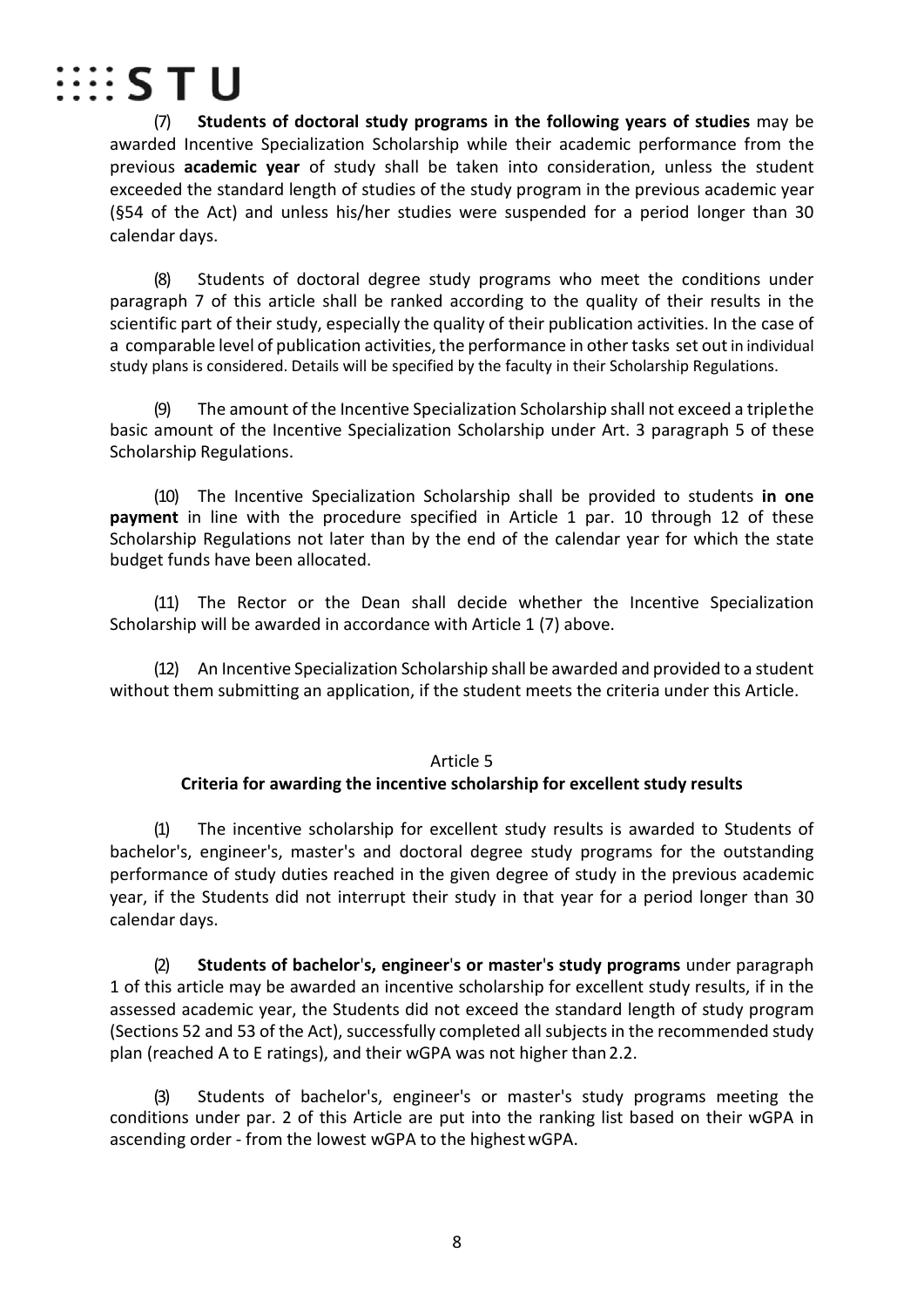# ∷∷s T U

(4) In the case of equality of wGPA, other criteria will be considered:

- a) quality of study results achieved in compulsory subjects in accordance with paragraph 2 of this article;
- b) other facts relevant for assessing the quality of performance of study duties defined by the faculty in their Scholarship Regulations.

(5) **Students of doctoral study programs** under paragraph 1 of this article can have an incentive scholarship awarded for outstanding study results if they did not exceed the standard length of study in the assessed academic year of the study program (Section 54 of the Act), and successfully completed all subjects of their studyplan.

(6) Students of doctoral degree study programs who meet the conditions under paragraph 5 of this article shall be ranked according to the quality of their results in the scientific part of their study, particularly the quality of publication activities. In the case of a comparable level of publication activities, performance in other tasks set out in the individual study plans is considered. Details will be specified by the faculty in their Scholarship Regulations.

(7) The amount of incentive scholarships for excellent study results for students of bachelor's, engineer's, master's or doctoral degree study programs may not exceed three times the basic amount of the incentive scholarship under Article 3 (6) above.

(8) The Incentive Scholarship for excellent academic performance shall be awarded and provided to students **in one payment** in line with the procedure specified in Article 1 par. 10 through 12 of these Scholarship Regulations, not later than by the end of the calendar year for which state budget funds have been allocated.

(9) The Rector or the Dean shall decide whether the Incentive Scholarship for excellent academic performance will be awarded in accordance with Article 1 (7) above.

(10) The Incentive Scholarship for excellent academic performance shall be awarded and provided to a student without them submitting an application, if the student meets the criteria under this Article.

#### Article 6

# **Criteria for awarding incentive scholarships for outstanding results**

(1) Students of bachelor's, engineer's, master's or doctoral study programs may be awarded an incentive scholarship for excellent results from the scholarship fund, the part of funds allocated from the state budget [Art. 11 par. 1 letter a) of the Scholarship Regulations] for:

- a) exceptional performance of study obligations;
- b) exceptional result in research and development;
- c) successful representation of STU, the faculty, or other part of STU in sports competitions;
- d) successful representation of STU, the faculty, or other part of STU in art competitions;
- e) successful representation of STU, the faculty, or other part of STU in competitions in the area of study, research or development.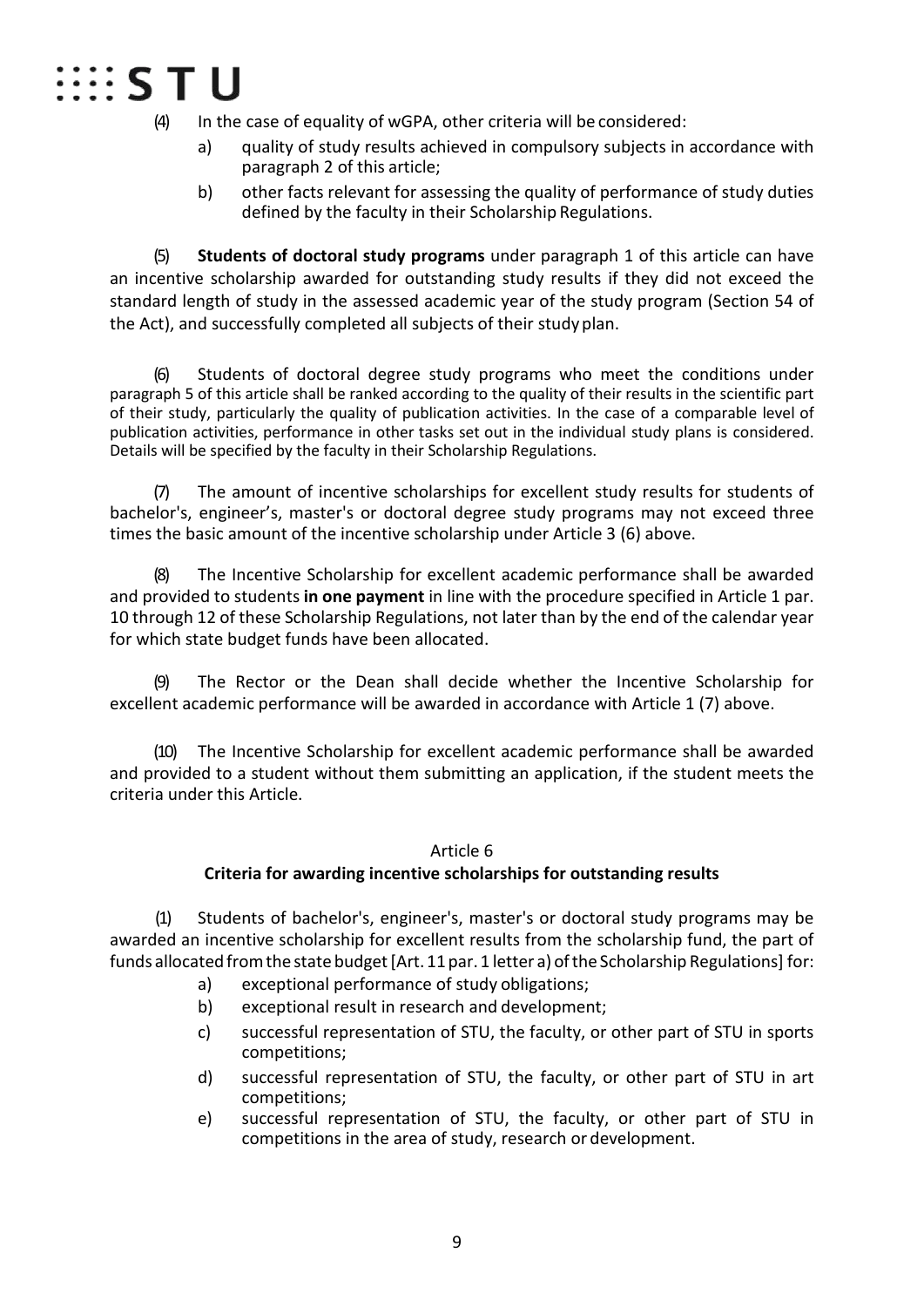

(2) For the purpose of awarding an incentive scholarship for exceptional results under point 1 letter c) to e) of this article, "successful representation" shall be read as the representation of STU, the faculty or other parts of STU, where the student studies, ranking in the first three positions in competitions of faculty or university character, or of regional, nationwide, European or global character.

(3) In accordance with Article 1 (7) above, the Dean shall decide on awarding and on the amount of incentive scholarship for excellent academic performance for students of study programs provided by the Faculty, while the scholarship shall be provided from the Faculty Scholarship Fund (Article 11 paragraph 2 of these Scholarship Regulations).

(4) In accordance with Article 1 (7) above, the Rectorshall decide on awarding and on the amount of Incentive scholarship for excellent academic performance:

- a) For students of study programs provided by other parts of STU than Faculties while the scholarship is paid from the particular scholarship fund (Article 11 par. 2 of these Scholarship Regulations);
- b) For all STU students, while the scholarship is paid from the Rector´s scholarship fund (article 11 par. 2 of these Scholarship Regulations).

(5) The amount of incentive scholarship for excellent study results under par. 1 of the article depends on the accumulated finances in the scholarship fund, and it must not exceed one and half times the basic amount of the incentive scholarship under Art. 3 paragraph 6 of these Scholarship Regulations.

(6) Unless stated otherwise, the proposal to award an incentive scholarship for exceptional results in accordance with paragraph 1 of this article may be submitted to the Rector or Dean by any member of the academic community usually by the end of the academic year in which the event allowing the awarding of the incentive scholarship for exceptional results took place. A specimen of the proposal is attached to these Scholarship Regulations. The Rector or the Dean may decide to award an Incentive Scholarship for excellent academic performance also on their own initiative.

(7) The incentive scholarship for exceptional resultsunder paragraph 1 of this Article shall ordinarily be awarded and provided to students as a **one-off payment** using the procedure as referred to in Article 1 (10) through (12) above**,** usually shall be awarded and provided in the academic year in which the fact arose asthe reason for the award, or by the end of the calendar year in which the relevant academic year ends.

(8) Teams may also be proposed to be awarded incentive scholarship for excellent economic performance pursuant to this Article. In such event, each member of the team shall be awarded an equal scholarship amount pursuant to para. 5 of thisArticle.

(9) Students have no legal right to be awarded incentive scholarships for exceptional results under this article. The decision of the Rector or Dean on its awarding is final under Art. 1 paragraph 7 of these Scholarship Regulations.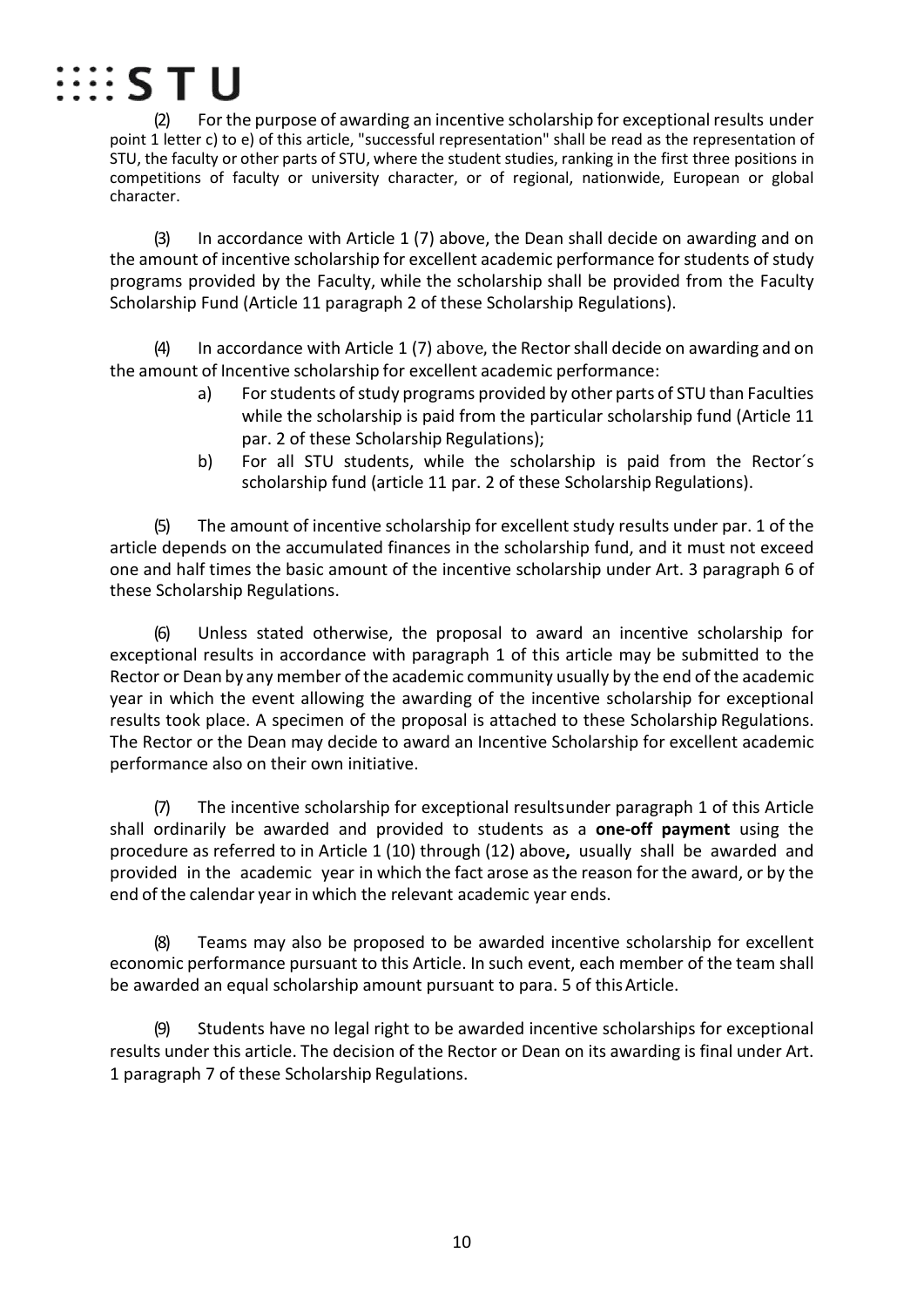

#### **THIRD PART**

#### **RULES FOR AWARDING AND PROVIDING SCHOLARSHIPS FROM STU RESOURCES**

#### Article 7

#### **General provisions related to the awarding and provision of scholarships from STU resources**

(1) As far as possible, STU awards its students and graduates in less than 90 days since they completed their studies with scholarships from its own resources, especially for the outstanding performance of study requirements, achieving excellent results in the field of study, research and development, artistic or sports activities, as a single or regular social allowance (Section 97 paragraph 1 of the Act).

(2) In accordance with Article 1 (7) above, the Dean shall decide on awarding scholarship from the scholarship fund from the Faculty resources for students of study programs provided by the Faculty, while the scholarship shall be paid from the faculty scholarship fund (article 11 par. 2 of these Scholarship Regulations).

(3) In accordance with Article 1 (7) above, the Rector shall decide on awarding scholarship from the scholarship fund from STU resources:

- a) For students of study programs provided by other parts of STU than Faculties while the scholarships are paid from a particular scholarship fund (Article 11 par. 2 of these Scholarship Regulations);
- b) For all STU students, while the scholarships are paid from the Rector´s scholarship fund (Article 11 par. 2 of these Scholarship Regulations).

#### Article 8

#### **Special scholarships from STU resources**

(1) Scholarships from own resources have the nature of special scholarships and may be provided as a **single payment, repeatedly,** or **regularly**. Special scholarships from own resources may also be provided ad hoc.

(2) Special scholarships that may be in STU provided from the scholarship fund from own resources, are as follows:

- a) for excellent performance of study obligations throughout the studies or throughout the study programme;
- b) for an excellent final thesis;
- c) for an exceptional achievement in the area of research and development;
- d) for successful representation of STU, faculty or other part of STU in sports competitions;
- e) for successful representation of STU, faculty or other part of STU in artistic competitions;
- f) for successful representation of STU, faculty or other part of STU in competitions in the area of studies, research or development;
- g) to support learning within non-university academic mobility of students;
- h) to support foreign students;
- i) to support elite athletes;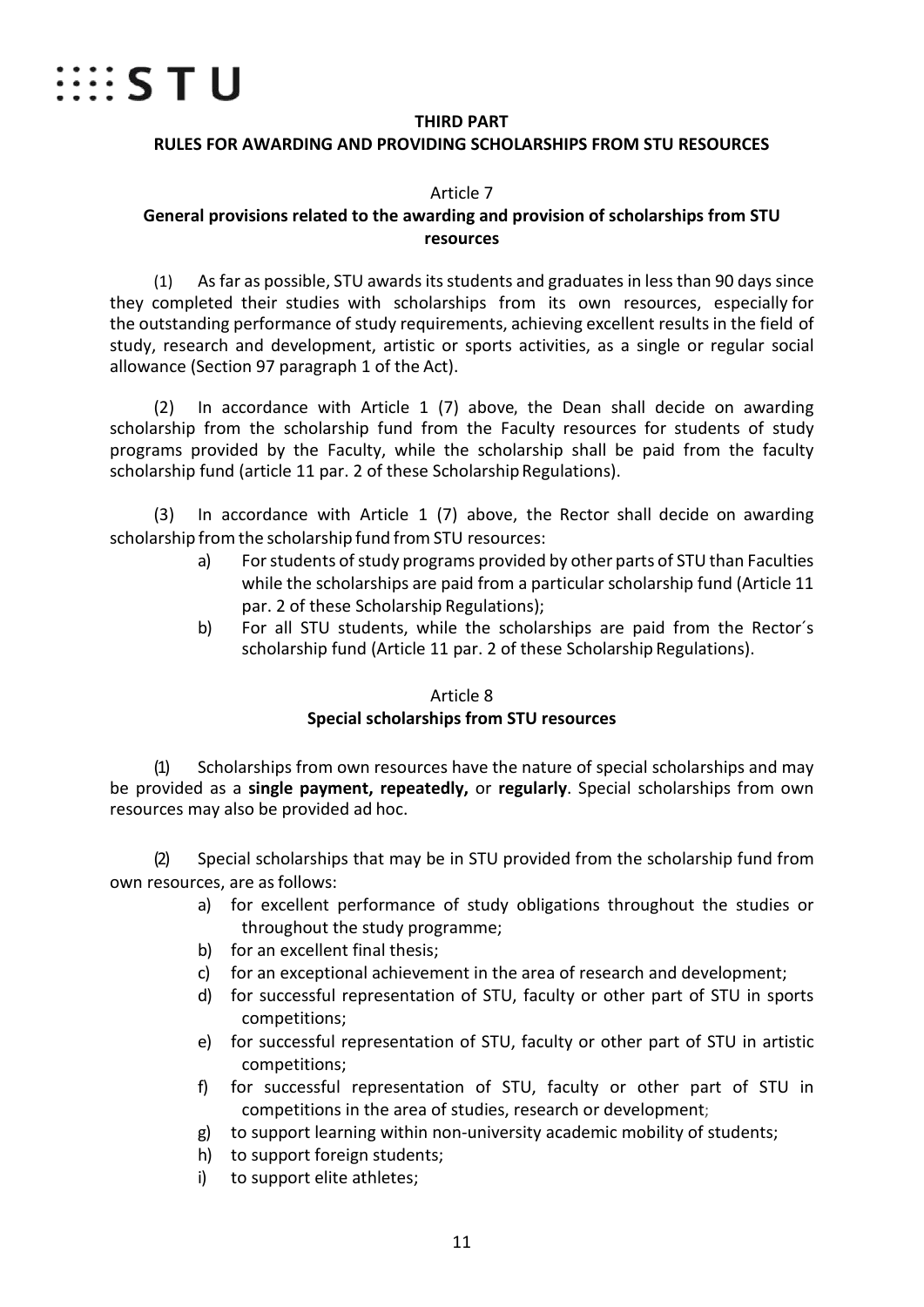# **EEE STU**

- j) to support study at STU;
- k) for exemplary civic attitude, while exemplary civic attitude shall be understood as any expression, approach or act through which a student or graduate has demonstrated a high level of morals or civic awareness and has thus contributed to promoting the good reputation of STU, faculty or other part of STU;
- l) for active involvement in bodies of academic self-governance of STU, faculty or advisory bodies established by them;
- m) for active involvement in the development, promotion or representation of STU, faculty or other part of STU.

(3) For the purpose of awarding special scholarships as referred to in (2) (d) to (f) of this Article, "successful representation" shall be understood as representation of STU, the faculty or other parts of STU, where the student studies, ranking in the first three positions in competitions of a faculty or university character, or of a regional, national, European or global character.

(4) Conditions of awarding and providing specialscholarship to supporttop sportsmen pursuant to para. 2 letter i) of this Article shall be governed by an internal organizational and directive standard issued by the Rector.

(5) Students or graduates under Art. 7 paragraph 1 of these Scholarship Regulations are not legally entitled to be awarded with scholarships under this article. The decision of the Rector or Dean to award a special scholarship from own resources is final under Art. 1 paragraph 7 of these Scholarship Regulations.

 $(6)$  A proposal for awarding a special scholarship from STU resources pursuant to para. 2 of this Article may be filed by any member of the academia, usually by the end of the academic year during which the event enabling filing a proposal for awarding special scholarship from STU resources occurred; this shall not apply to proposals for awarding a special scholarship to promote top sportsmen pursuant to para. 2 letter I) of this Article, where details on filing a proposal shall be regulated by a relevant internal organizational and directive standard issued by the Rector. The Rector or the Dean may decide to award a special scholarship from STU resources also on their own initiative.

(7) The amount of the special scholarship from own resources must not exceed twice the basic amount of the incentive scholarship under Art. 3 paragraph 6 of these Scholarship Regulations.

The special scholarship from own resources shall be awarded and provided using the procedure as referred to in Article 1 (10) through (12) above usually in the academic year in which the fact arose as the reason for the award, or by the end of the calendar year in which the relevant academic year ends.

Details of awarding and providing special types of scholarship from own resources of faculties can be adjusted by faculties in the Scholarship Regulations of thefaculties.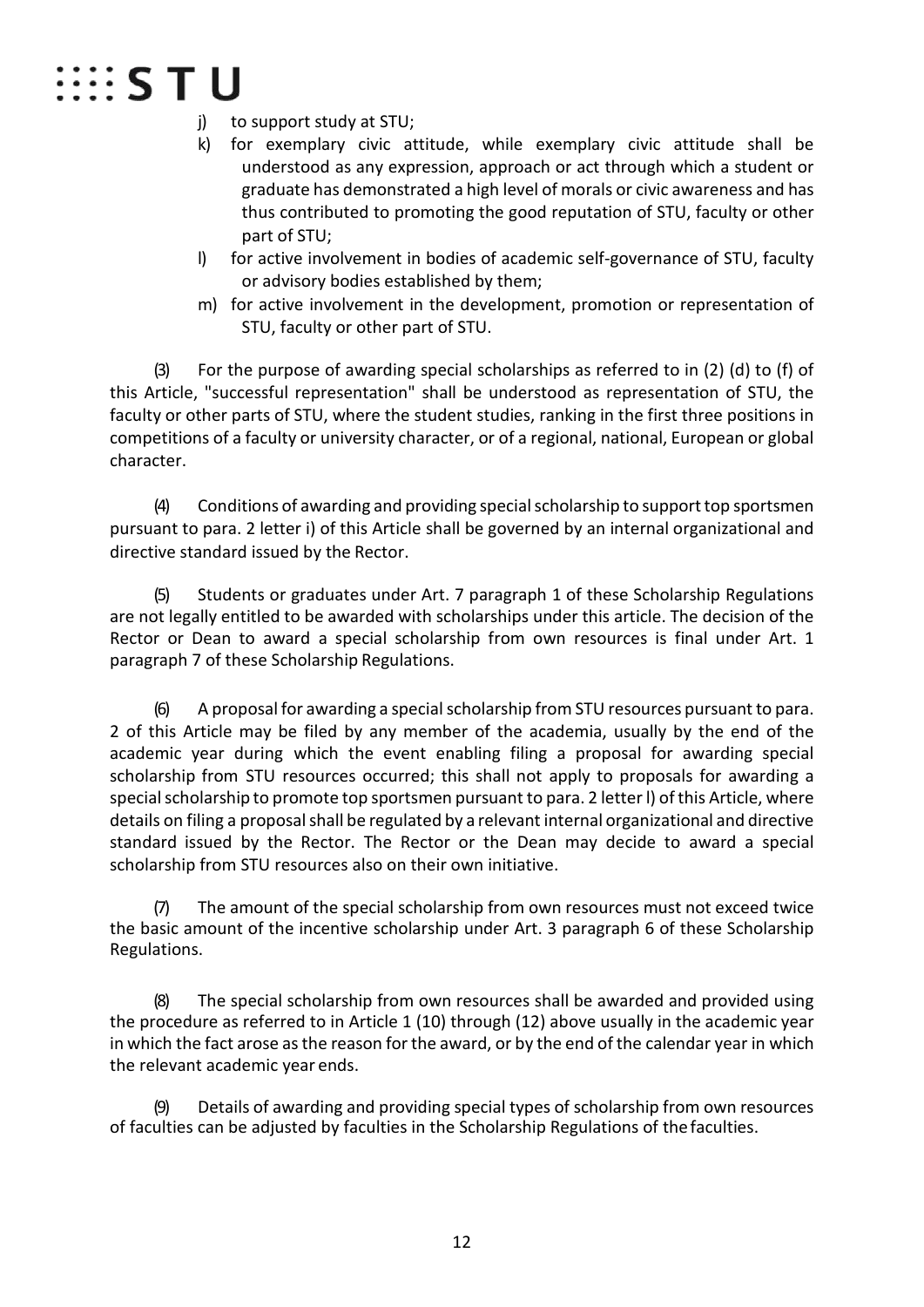

# Article 8a **Company scholarship**

(1) STU or its faculty may conclude a scholarship programme contract with a company for provision of company scholarships in accordance with § 97a of the Act.

(2) The purpose of the company scholarship is to promote studies in selected study programmes or to encourage students to select a particular topic for their thesis. Students have no legal entitlement to company scholarships.

(3) A company scholarship shall not be provided from the STU scholarship fund in accordance with Article 11 below. Details related to the provision of company scholarships are laid down in § 97a of the Act.

# Article 9 **Erased since 24.02.2015**

# Article 10 **Student loans**

(1) From the scholarship fund from own resources, students of bachelor's, engineer's, master's or doctoral degree study programs can be provided with a loan to cover the costs of study and to meet their social needs (Section 101, paragraph. 3 of the Act).

(2) The loan can be provided based on an application of a student, and its amount is stated in accordance with the decision of a Dean of a faculty if the study in performed at the faculty, or of the Rector if the study is performed at other parts of STU under Art. 1 paragraph 7 of these Scholarship Regulations.

The decision to grant a loan also indicates its amount, method of payment, date and terms of maturity and interest rates.

(4) Generally students are provided with a loan once throughout the period of study at STU.

(5) Students are not legally entitled to a student loan under this article.

# **PART FOUR ESTABLISHMENT OF STU SCHOLARSHIP FUNDS**

# Article 11

# **The STU scholarship fund - its establishment (formation) and structure**

- (1) The STU scholarship fund is created:
	- a) from a part of a subsidy from the state budget for social support of students, intended for social scholarships, incentive scholarships and pregnancy scholarships (§ 96, § 96a and § 96b of the Act);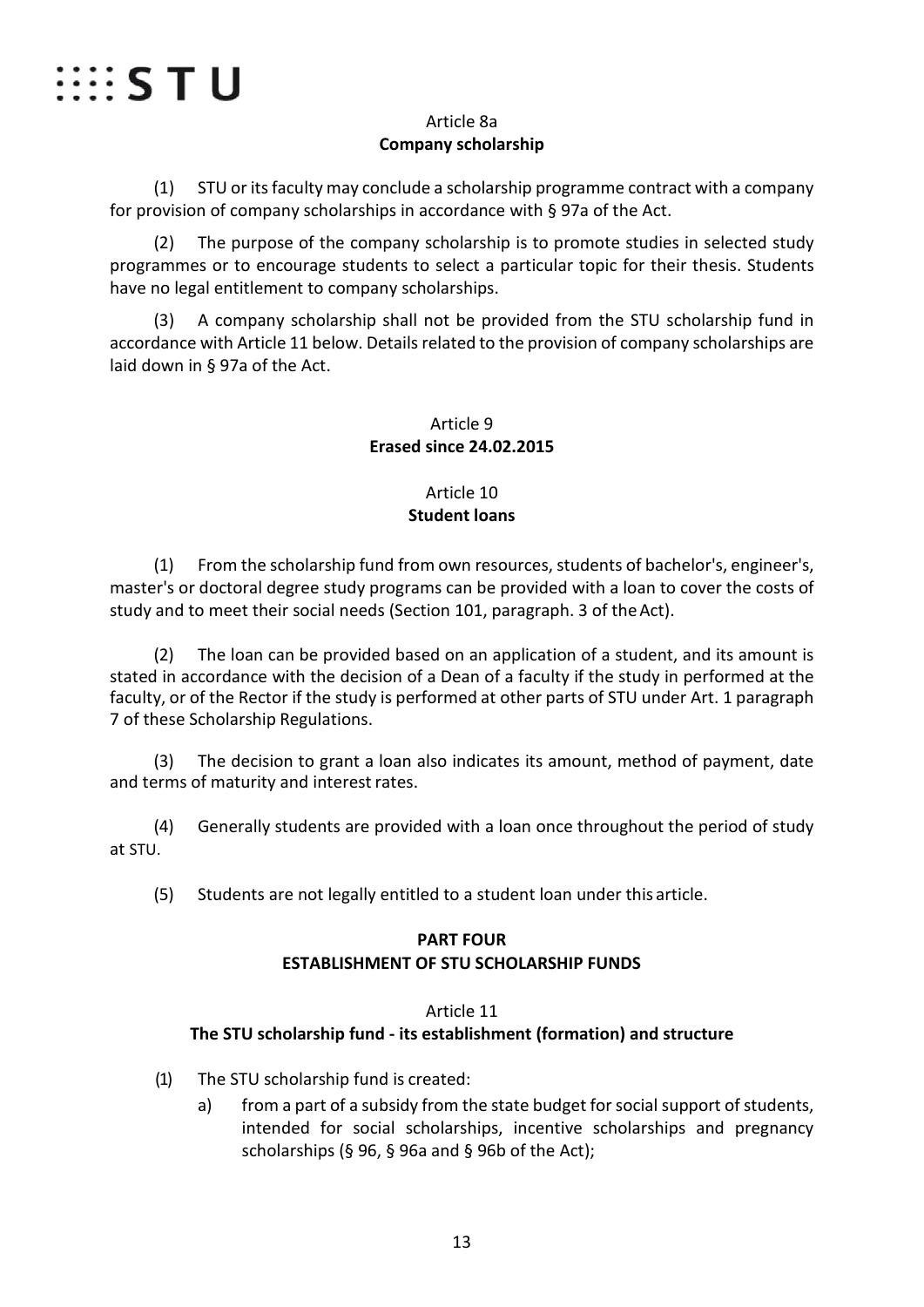

- b) from STU revenues coming from tuition (§ 92 (20) of the Act), while at least 20% from income coming from tuition as referred to in § 92 (5) and (6) of the Act is income of the STU scholarship fund;
- c) from funds raised from the positive total profit of STU based on a decision of the Academic Senate of STU;
- d) from donations, inheritance and income resulting from such;
- e) from grants, if permitted by the grant scheme; while (b) to (e) above are sources for the STU scholarship fund.

(2) To provide scholarships for students of study programs performed by faculties, individual faculties create their own faculty scholarship funds, the Rector´s Office creates the Rector's scholarship fund, and to provide scholarships for students of study programs conducted in other parts of STU, a special scholarship fund is established. Financial resources of the scholarship fund shall be deposited in separate bank accounts, separately from other financial resources.

(3) Faculty scholarship funds, the special scholarship fund and the Rector's scholarship fund, bringing together the funds under paragraph 1 of this article constitute together the STU scholarship Fund.

(4) Funds from the STU scholarship fund from the state budget allocated to incentive scholarships for students in specific fields of study under Section 96a, par. 1 letter a) of the Act [Art. 3 paragraph 1, letter a) of these Scholarship Regulations] shall be distributed to faculties (faculty scholarship funds) and other parts of STU (the special scholarship fund) in proportion to the number of students at all three levels of university education in specified fields of study defined by the methodology (Section 89, paragraph 8 of theAct).

(5) Funds from the STU scholarship fund from the state budget allocated to incentive scholarships under Section 96a, par. 1 letter b) of the Act [Art. 3 paragraph 1 letter b) of these Scholarship Regulations] shall be divided in the ratio 7 : 1 for incentive scholarships for excellent study results [Art. 3 paragraph 2 letter a) of these Scholarship Regulations], and incentive scholarships for exceptional results [Art. 3 paragraph 2 letter b) of these Scholarship Regulations] while:

- a) funds for the incentive scholarship for excellent study results are divided into faculties (faculty scholarship funds) and other STU parts (the special scholarship fund) proportionally depending on the number of students at all three levels of university education;
- b) funds for the incentive scholarship for exceptional results are divided in the ratio 7 : 2, where 7/9 are divided into faculties and other STU parts (faculty scholarship funds and the special scholarship fund) proportionally depending on the number of students at all three levels of university education, and 2/9 are provided to the Rector's scholarship fund.

(6) At the discretion of the Rector or Dean, unused funds of the faculty scholarship fund from a part of the subsidy or the special scholarship fund from the state budget intended for incentive scholarships for excellent study results under paragraph 5, letter a) of this article can be provided in the form of incentive scholarships for exceptional results under paragraph 5, letter b) of thisarticle.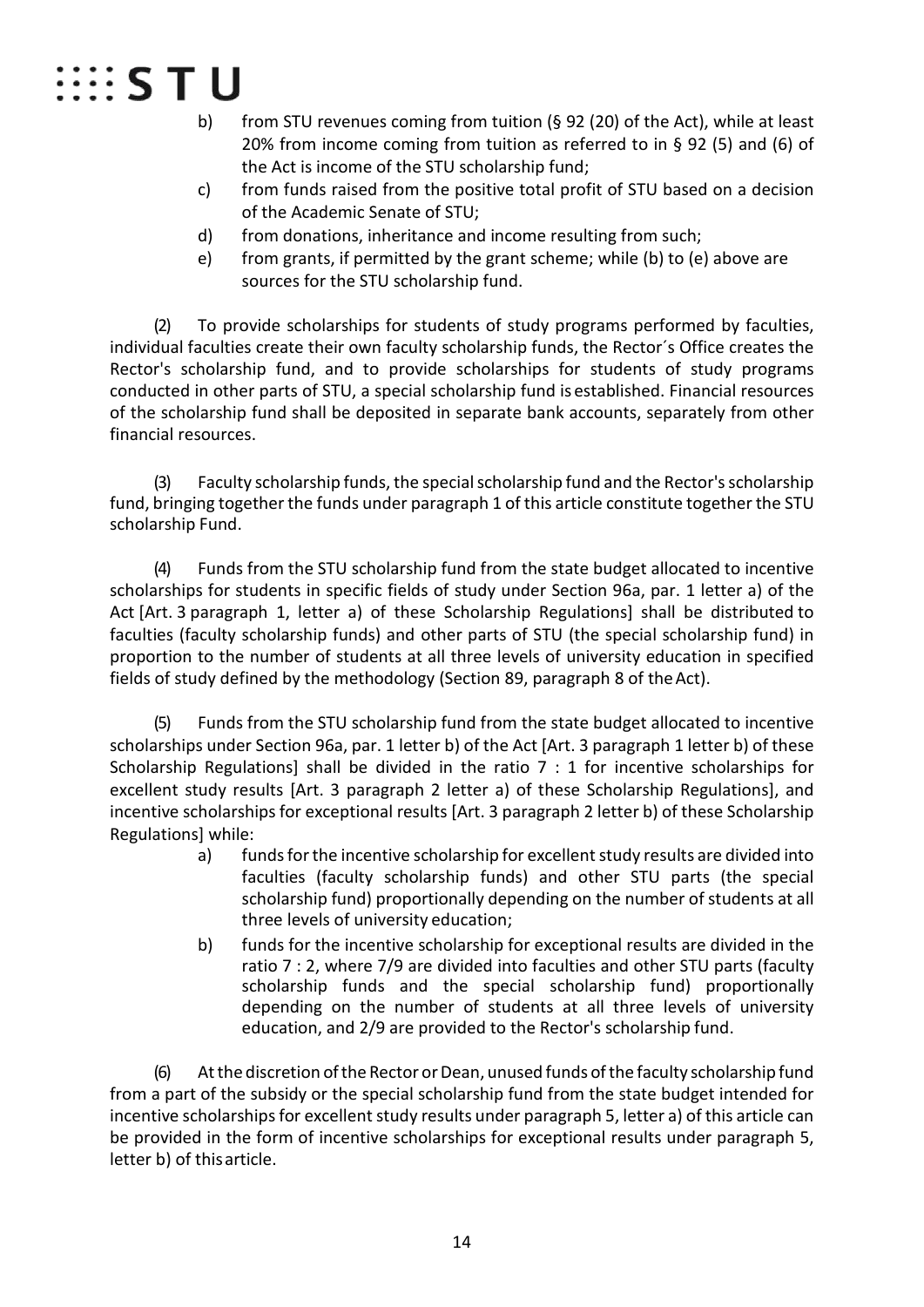

(7) Faculties and other parts of STU are required to send each academic year, **notlater than 15 April,** at least 10 % of the amount received for their scholarship funds from a part of revenues leading from tuition under paragraph 1, letter b) of this article to the Rector's scholarship fund. Revenues from tuition that was paid to a faculty or another part of STU after 15 April is necessary to transfer to the Rector's scholarship fund **not later than till the end of the corresponding academic year** in which the obligation to pay the tuition arose.

#### Article 12

#### **Other types of scholarship**

Scholarships awarded to students based on specific contracts shall be governed by the provisions of those contracts.

#### **PART FIVE TRANSITIONAL AND FINAL PROVISIONS**

#### Article 13

(1) If a faculty needs to specify the conditions for awarding a scholarship for their students more precisely than as governed by these Scholarship Regulations, respecting the principles set out therein, they may do so in accordance with Section 33, paragraph 3 letter c) of the Act with issuing of its own internal regulation (hereinafter referred to as "Faculty Scholarship Regulations").

(2) Till 1 January 2014, faculties are entitled to align their current scholarship regulations with these Scholarship Regulations. After passing the deadline without issuing any internal regulation under the preceding sentence, the faculty is governed by these Scholarship Regulations; however, this does not affect the right of the faculties under paragraph 1 of this Article.

(3) The provisions of the Faculty Scholarship Regulations that were issued till the effective date of these Scholarship Regulations expire on the effective date of this Scholarship Regulations to the extent that they are inconsistent with them.

(4) Faculty Scholarship Regulations may narrow or expand the scope of rights and obligations set in this Scholarship Regulations; Faculty Scholarship Regulations may be issued only to modify specific details mentioned in these Scholarship Regulations in relation to the corresponding faculty, and respecting the principles and the scope of rights and obligations provided there. This does not affect the right of the faculty under Art. 3 paragraph 3; Art. 3 paragraph 4, Art. 4 paragraph 2; Art. 4 paragraph 6, letter b); Art. 4 paragraph 8; Art. 5 paragraph 4, letter b); Art. 5 paragraph 6; Art. 8 paragraph 9 of these Scholarship Regulations and other provisions of these Scholarship Regulations, which show clearly the authorization of the faculty to modify the rules, criteria, etc. in a different way.

(5) The conditions and criteria used to assess eligibility for awarding and providing scholarships, which were reached before the effective date of the Scholarship Regulations are considered met under the provisions of these Scholarship Regulations if achieved in the academic year 2013/2014; it does not apply for special scholarships to support elite athletes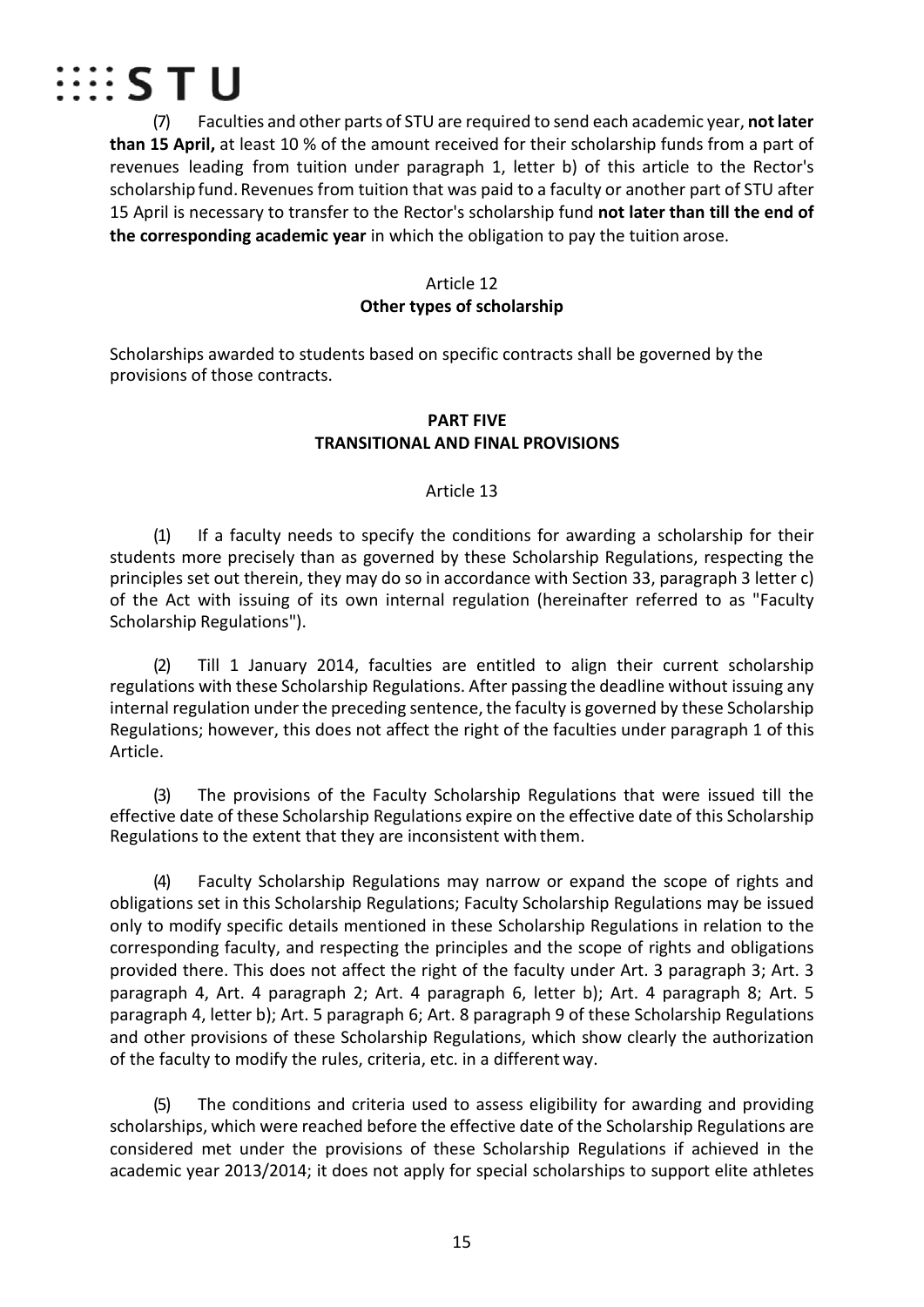

under Art. 8 paragraph 2, letter e), where assessed criteria could also be met in the academic year 2012/2013.

(6) Scholarships awarded to students for activities achieved in the academic year 2012/2013 will be provided not later than on 31 December 2013 under the regulations in force till these Scholarship Regulations are effective.

(7) All amendments to the Scholarship Regulations must be approved by the STU Academic Senate in accordance with Section 9 par. 1 letter b) of the Act.

(8) The Rector shall be authorized to issue a full wording of this STU Scholarship Regulations after it has been amended and supplemented pursuant to para. 7 of thisArticle.

- (9) Repealed documents:
	- a) Directive 3/2008-N the Scholarship Regulations of the Slovak University of Technology in Bratislava approved by the STU Academic Senate on 31 March 2008;
	- b) Appendix No. 1 to Directive No. 3/2008-N the Scholarship Regulations of the Slovak University of Technology in Bratislava approved by the STU Academic Senate on 23 November 2009;
	- c) Appendix No. 2 to Directive No. 3/2008-N the Scholarship Regulations of the Slovak University of Technology in Bratislava approved by the STU Academic Senate on 24 October 2011;
	- d) Directive 4/2008 Criteria for Special Scholarship dated 1 April. 2008,
	- e) The Statute of The Award of Rector dated 17 March 2008;
	- f) The Statute for granting Rector's awards "Student of the Year" on the occasion of the International Day of Students dated 11 July 2011.

(10) The Scholarship Regulations ofthe Slovak University of Technology in Bratislava for Students was approved by the STU Academic Senate on 28 October 2013.

(11) The Scholarship Regulations of the Slovak University of Technology in Bratislava shall enter into force on the date of their approval by the STU Academic Senate and take effect on 1 November 2013. Amendment No. 1 to the Scholarship Regulations of the Slovak University of Technology in Bratislava entered into force on 24 February2015.

(12) Amendment No. 2 to the Scholarship Regulations of the Slovak University of Technology in Bratislava was approved by the STU Academic Senate on 10 April 2017, shall become valid on the date of its approval and enters into effect on 1 May2017.

(13) Amendment No. 3 to the Scholarship Regulations of the Slovak University of Technology in Bratislava was approved by the STU Academic Senate on November 23, 2020, shall become valid on the date of its approval and enters into effect on January 1, 2021.

(14) Amendment 4 to the Scholarship Regulations of the Slovak University of Technology was approved by the Academic Senate of the Slovak University of Technology on May 31, 2021.

(15) Amendment 4 to the Scholarship Regulations of the Slovak University of Technology shall become valid on the date of its approval by the Academic Senate of the Slovak University of Technology and come into effect on June 15, 2021.